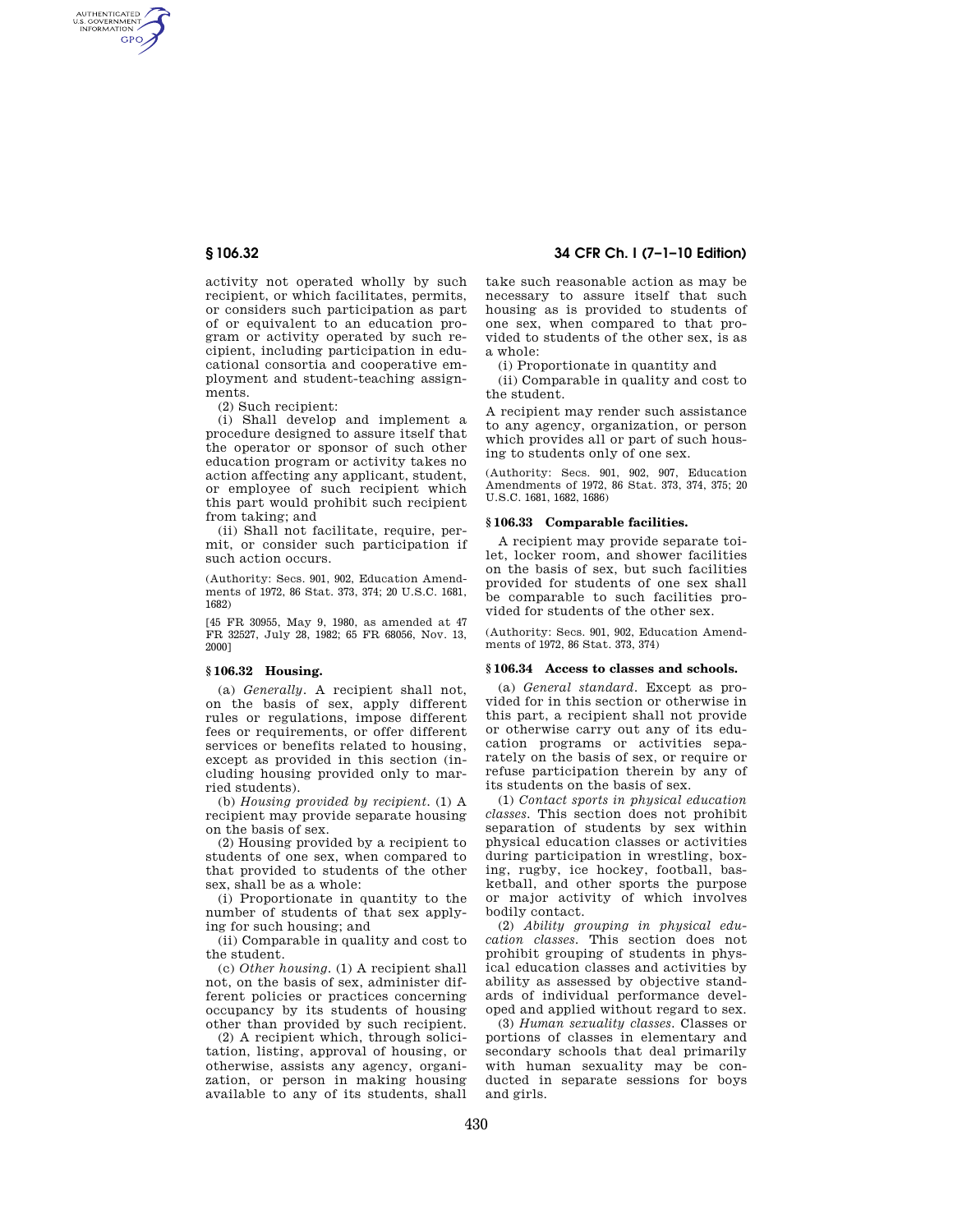## **Office for Civil Rights, Education § 106.34**

(4) *Choruses.* Recipients may make requirements based on vocal range or quality that may result in a chorus or choruses of one or predominantly one sex.

(b) *Classes and extracurricular activities*—(1) *General standard.* Subject to the requirements in this paragraph, a recipient that operates a nonvocational coeducational elementary or secondary school may provide nonvocational single-sex classes or extracurricular activities, if—

(i) Each single-sex class or extracurricular activity is based on the recipient's important objective—

(A) To improve educational achievement of its students, through a recipient's overall established policy to provide diverse educational opportunities, provided that the single-sex nature of the class or extracurricular activity is substantially related to achieving that objective; or

(B) To meet the particular, identified educational needs of its students, provided that the single-sex nature of the class or extracurricular activity is substantially related to achieving that objective;

(ii) The recipient implements its objective in an evenhanded manner;

(iii) Student enrollment in a singlesex class or extracurricular activity is completely voluntary; and

(iv) The recipient provides to all other students, including students of the excluded sex, a substantially equal coeducational class or extracurricular activity in the same subject or activity.

(2) *Single-sex class or extracurricular activity for the excluded sex.* A recipient that provides a single-sex class or extracurricular activity, in order to comply with paragraph  $(b)(1)(ii)$  of this section, may be required to provide a substantially equal single-sex class or extracurricular activity for students of the excluded sex.

(3) *Substantially equal factors.* Factors the Department will consider, either individually or in the aggregate as appropriate, in determining whether classes or extracurricular activities are substantially equal include, but are not limited to, the following: the policies and criteria of admission, the educational benefits provided, including

the quality, range, and content of curriculum and other services and the quality and availability of books, instructional materials, and technology, the qualifications of faculty and staff, geographic accessibility, the quality, accessibility, and availability of facilities and resources provided to the class, and intangible features, such as reputation of faculty.

(4) *Periodic evaluations.* (i) The recipient must conduct periodic evaluations to ensure that single-sex classes or extracurricular activities are based upon genuine justifications and do not rely on overly broad generalizations about the different talents, capacities, or preferences of either sex and that any single-sex classes or extracurricular activities are substantially related to the achievement of the important objective for the classes or extracurricular activities.

(ii) Evaluations for the purposes of paragraph  $(b)(4)(i)$  of this section must be conducted at least every two years.

(5) *Scope of coverage.* The provisions of paragraph (b)(1) through (4) of this section apply to classes and extracurricular activities provided by a recipient directly or through another entity, but the provisions of paragraph (b)(1) through (4) of this section do not apply to interscholastic, club, or intramural athletics, which are subject to the provisions of §§106.41 and 106.37(c) of this part.

(c) *Schools*—(1) *General Standard.* Except as provided in paragraph (c)(2) of this section, a recipient that operates a public nonvocational elementary or secondary school that excludes from admission any students, on the basis of sex, must provide students of the excluded sex a substantially equal singlesex school or coeducational school.

(2) *Exception.* A nonvocational public charter school that is a single-school local educational agency under State law may be operated as a single-sex charter school without regard to the requirements in paragraph (c)(1) of this section.

(3) *Substantially equal factors.* Factors the Department will consider, either individually or in the aggregate as appropriate, in determining whether schools are substantially equal include, but are not limited to, the following: